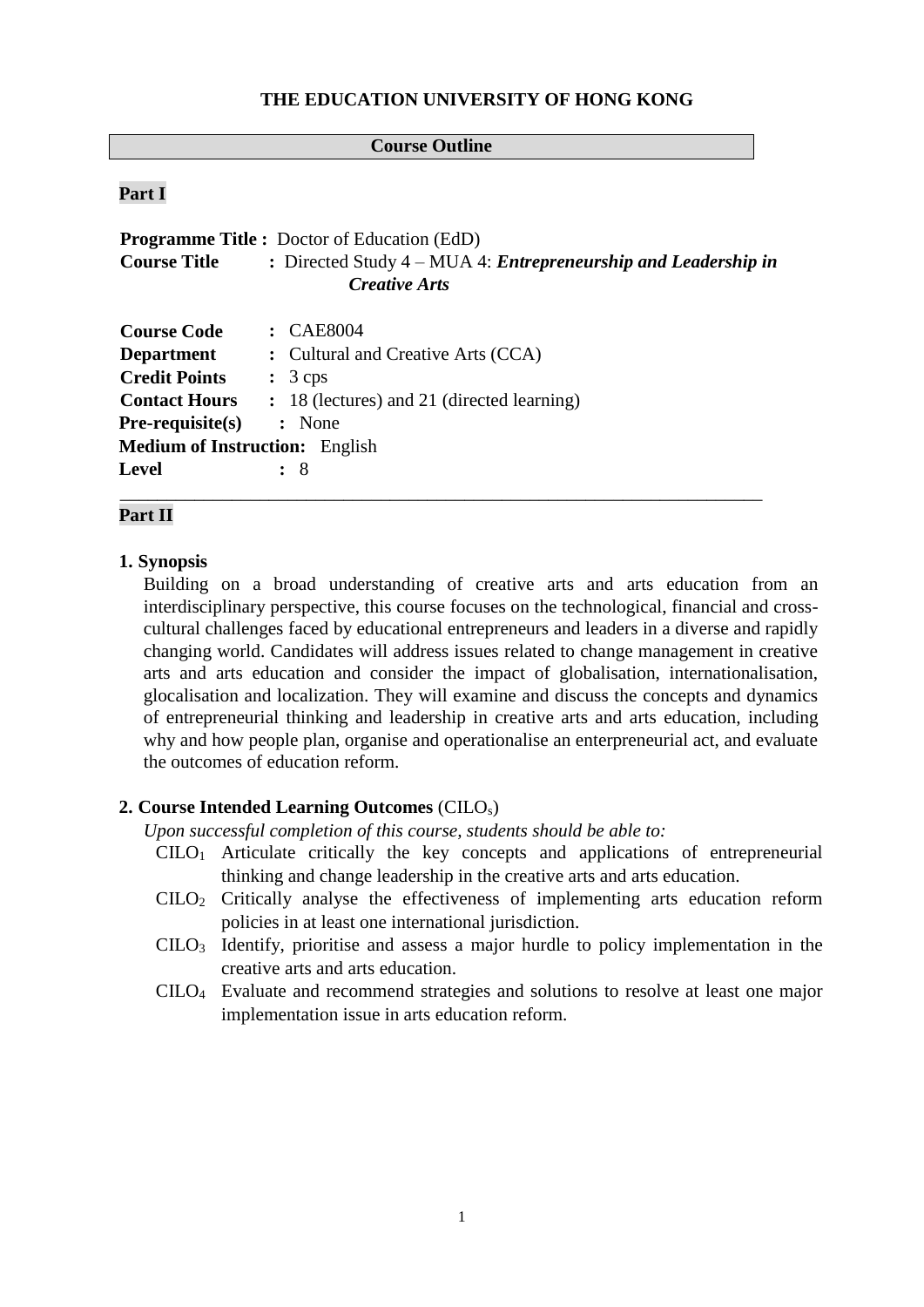| <b>Course Content</b>                        | <b>CILOs</b>               | Suggested Teaching $\&$    |  |
|----------------------------------------------|----------------------------|----------------------------|--|
|                                              |                            | <b>Learning Activities</b> |  |
| Arts curriculum policy and practices in      | CILO <sub>1, 2, 3, 4</sub> | Group discussion,          |  |
| Hong Kong and one other international        |                            | assignments and            |  |
| jurisdiction                                 |                            | readings                   |  |
| Concepts and dynamics of entrepreneurial     | CILO <sub>1, 2, 3, 4</sub> | Group discussion,          |  |
| thinking and leadership in creative arts and |                            | assignments and            |  |
| arts education                               |                            | ngs                        |  |
| Technological, financial and cross-cultural  | CILO <sub>1, 2, 3, 4</sub> | Group discussion,          |  |
| challenges faced by creative arts and arts   |                            | assignments and            |  |
| education leaders                            |                            | readings                   |  |
| Case studies of change leadership and        | CILO <sub>1, 2, 3, 4</sub> | Group discussion,          |  |
| management in creative arts and arts         |                            | assignments and            |  |
| education reform.                            |                            | readings                   |  |

## **3. Content, CILOs and Teaching & Learning Activities**

#### **4. Assessment**

| <b>Assessment Tasks</b>                                                                                                                                                                                                                                                                                                                                                                       | Weighting $(\% )$ | <b>CILO</b>                |
|-----------------------------------------------------------------------------------------------------------------------------------------------------------------------------------------------------------------------------------------------------------------------------------------------------------------------------------------------------------------------------------------------|-------------------|----------------------------|
| (a) Four assignments related to the course<br>outcomes and content (each 20%).                                                                                                                                                                                                                                                                                                                | 40%               | CILO <sub>1, 2, 3, 4</sub> |
| (b) Submit a paper of between 3500 to 5000 words<br>suitable for publication in a journal. It should<br>identify and critically appraise an area of<br>concern in creative arts and arts education<br>reform, and discuss how entrepreneurial<br>thinking and change leadership can contribute<br>to making a difference for arts education in<br>Hong Kong or an international jurisdiction. | 60%               |                            |

## **5. Required Text(s)**

None

## **6. Recommended Readings**

- Antonakis, J., Cianciolo, A. T., & Sternberg, R. J. (Eds.). (2004). *The nature of leadership*. Thousand Oaks: Sage Publications.
- Billett, S., Harties, C., & Etelpelto, A. (Eds). (2008). *Emerging perspectives of learning through work*. Rotterdam, The Netherlands: Sense Publishing.

Byrnes, W. (2008). *Management and the arts* (4<sup>th</sup> ed.). St. Louis, MO: Focal Press.

Chong, D. (2002). *Arts management*. London: Routledge

Council of Chief State School Officers (2008). *Educational leadership policy standards: ISLLC 2008*. Washington, DC: Author.

Crawford, M. & Rossiter, G. (2006). *Reasons for living: Education and young people's search for meaning, identity and spirituality*. Camberwell,VIC: Australian Council for Educational Research.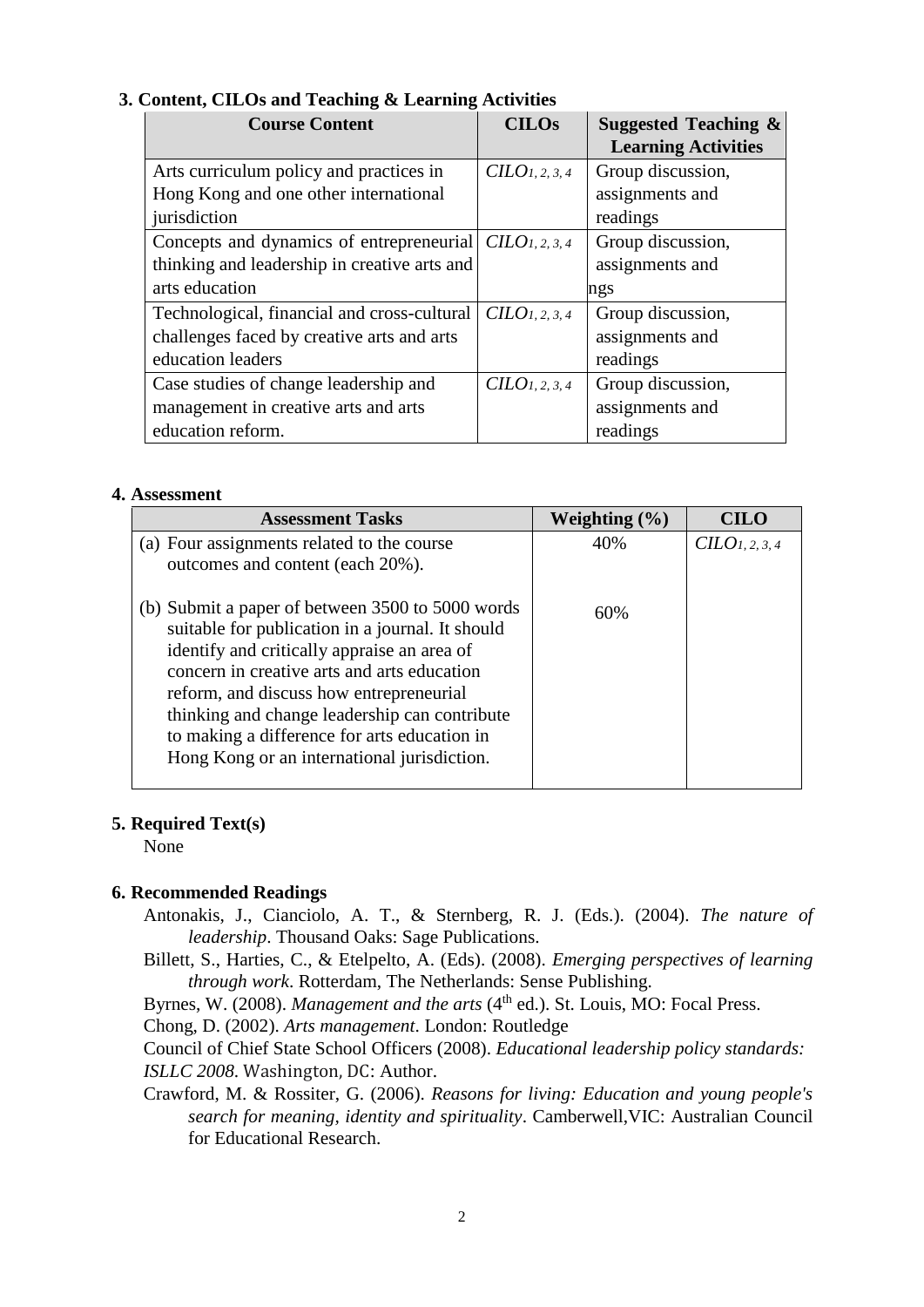- Crow, B. (2006). Musical creativity and the new technology. *Music Education Research, 8*(1), 121-130.
- Hebert, E. A. (2006). *"The boss of the whole school": Effective leadership in action*. Teachers College Press.
- Kimbell, M., Hadden, R., & Catlette, B. (2010). *Rebooting leadership: Practical lessons for frontline leaders*. Dallas, Texas: CornerStone Leadership Institute.
- Leong, S. (2007). Strategies for enabling curriculum reform: Lessons from Australia, Singapore and Hong Kong. In J. Finney & P. Burnard (Eds.), *Music education with digital technology*. London: Continuum.
- Leong, S. (2011). Navigating the emerging futures in music education. *Journal of Music, Technology and Education, 4*(2-3), 233-244.
- Leong, S. (2013). Education policy reform: Cultures, creativities and conditions in Hong Kong post 1997. In P. Burnard (Ed.), *Developing Creativities in Higher Music Education: International perspectives and practices.* Abingdon, UK: Routledge.
- Leong, S. (2014). Civic engagement and cultural policymaking in Hong Kong: The case of the West Kowloon Cultural Development District. In B. So & Y. K. Kao (Eds.), *The Changing Policy-making Process in Greater China*. Oxford, UK: Routledge.
- MacBeath, J., & Dempster, N. (Eds.). (2008). *Connecting leadership and learning: Principles for practice.* London: Routledge.
- Miller, J. P. (2007). *The holistic curriculum*. Toronto: University of Toronto Press.
- Millman, C., Matlay, H., & Liu, F. (2008). Entrepreneurship education in China: A case study approach. *Journal of Small Business and Enterprise Development, 15*(4), 802-815.
- Ng, C. H. & Renshaw, P. D. (Eds). (2009). Reforming learning: Issues, concepts and practices *in the Asia-Pacific region*. Dordrecht, The Netherlands: Springer.
- Palmer, P. J. (2007). *The courage to teach*. San Francisco, CA: John Wiley & Sons.
- Phillpson, S. N. IEd.). (2007). *Learning diversity in the Chinese classroom: Contexts and practice for students with special needs*. Hong Kong: Hong Kong University Press.
- Riggs, E. G., & Gholar, C. R. (2009). *Strategies that promote student engagement: Unleashing the desire to learn* (2<sup>nd</sup> ed.). Thousand Oaks, CA: Corwin Press.
- Rosenberg, M. J. (2006). *Beyond e-learning: approaches and technologies to enhance organizational knowledge, learning, and performance*. San Francisco, CA: John Wiley & Sons, Inc.
- Richardson, W. (2006). *Blogs, wikis, podcasts, and other powerful web tools for classrooms*. Thousand Oaks, CA: Corwin Press.
- Rudolph, T., Richmond, F., Mash, D., Webster, P., Bauer, W., Walls, K. (2005). *Technology strategies for music education* (2nd ed.). Wyncote, PA: Technology Institute for Music Educators.
- Savage, J. (2007). Reconstructing music education through ICT. *Research in Education, 78*, 65-77.
- Schramm, C. (2006). *The entrepreneurial imperative*. New York: HarperCollins Publishers.
- Stein, T. S., & Bathurst, J. (2008). *Performing arts management: a handbook of professional practices*. New York: Allworth Press.
- Tomei, L. A. (Ed.). (2008). *Adapting information and communication technologies for effective education*. Hershey, PA: Information Science Reference.
- The Wallace Foundation. (2009). *Assessing the effectiveness of school leaders: New directions and new processes*. New York: Author.